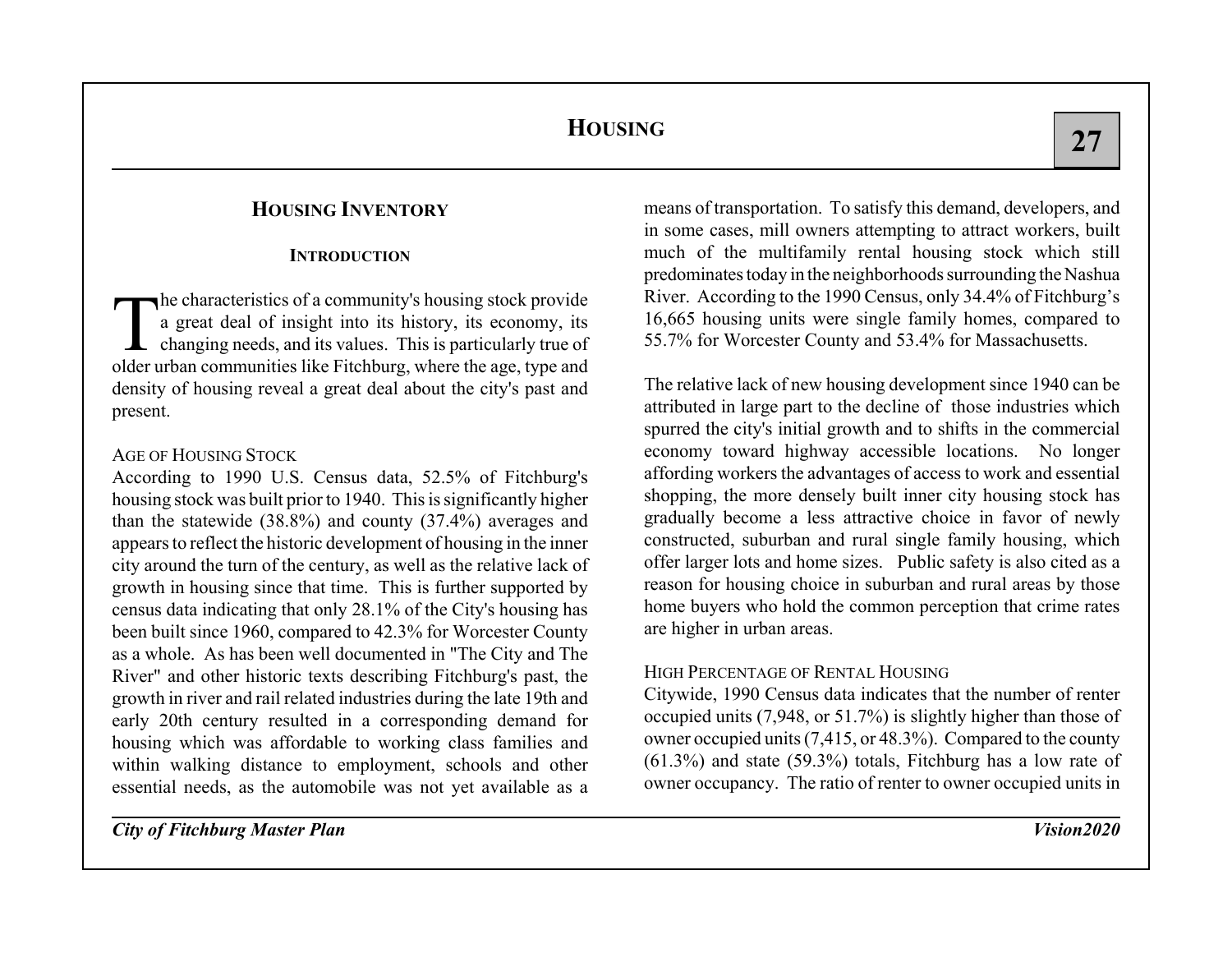Fitchburg has historically been very high and is consistent with the lower median income and higher poverty rates in the city. It is also reflective of the city's blue collar history, when most of this housing was built, as mill workers created a large demand for rental housing development in the late 19th century.



Recent housing growth in Fitchburg has mostly been single family homes.

### RECENT DEVELOPMENTS

Since the 1990 Census, there have been a number of changes in Fitchburg's housing stock. The increasing cost and density in the high growth areas around I-495, such as Framingham and Littleton, has pushed housing development further west into the North Central Massachusetts region. Approximately 300 occupancy permits have been issued since 1990 for new single family homes in Fitchburg, the vast majority of which are owner occupied. During the same period, nearly the same number of housing units have been demolished by public and private sources. Virtually all of these demolished units were from multifamily structures built before 1940. Only 16 units of new multifamily housing have received occupancy permits since the Census. If these trends continue, the number of owner occupied housing units in the city will soon exceed the number of rental units for the first time in its history.

*City of Fitchburg Master Plan Vision2020*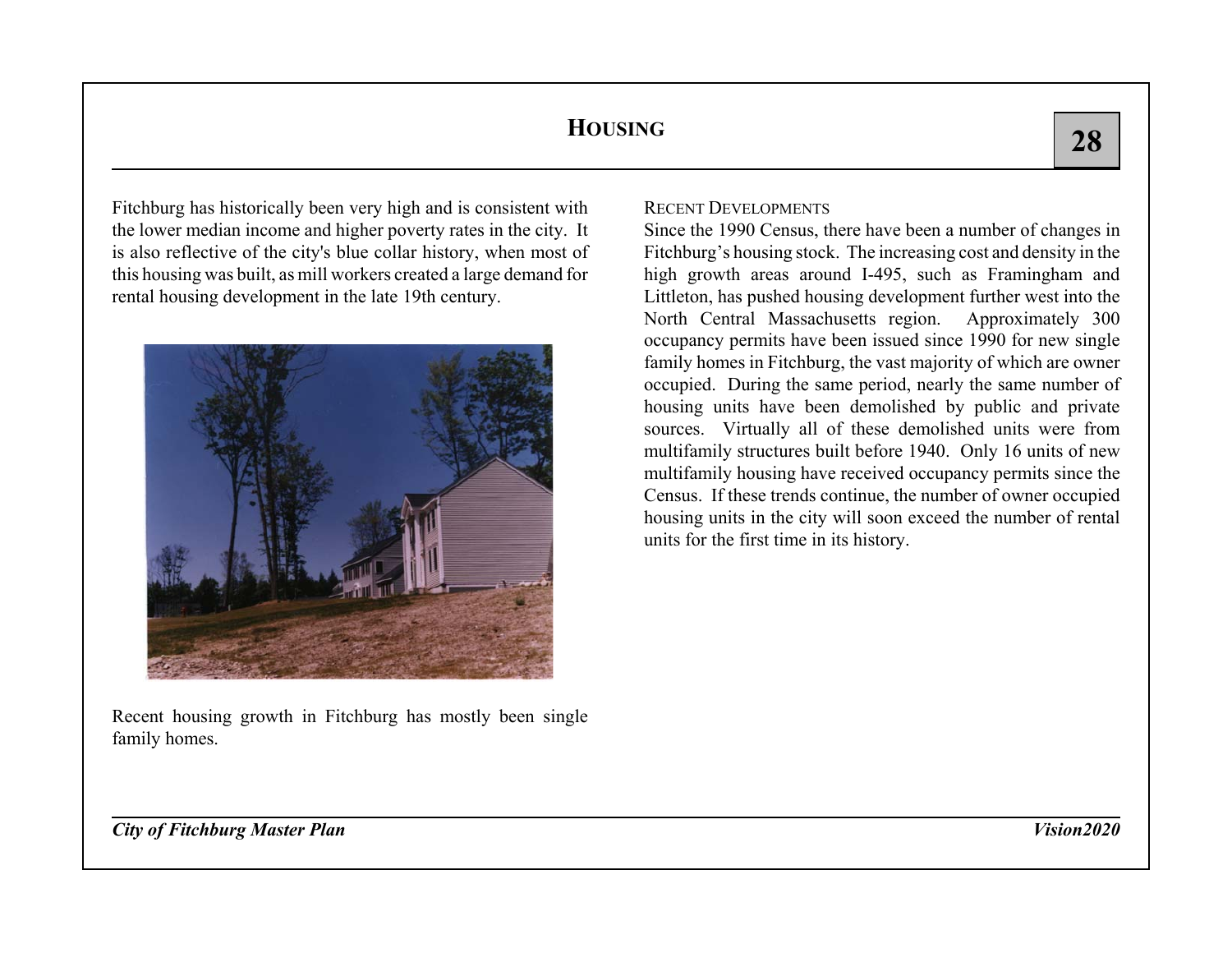#### **Occupancy Permits since the 1990 Census: October, 1997**

**New Rehab Total**

|                      | $N$ ew | кенар | I OL'AI |
|----------------------|--------|-------|---------|
| Single Family        | 298    |       | 306     |
| Condominium          | $18*$  | 6*    | 24*     |
| Two Family           |        |       |         |
| Three of More Family |        |       | 10      |

\*Units allowed by each condominium permit varies widely.

As the map "New Single Family Homes" indicates, the homes

*City of Fitchburg Master Plan Vision2020*

which constitute the majority of the new housing development in Fitchburg have mostly been built around the periphery of the city, in subdivision developments off of arterial streets such as Rollstone, Rindge, and Ashby State Roads. The majority of the new duplexes and condominiums have also been constructed in these outlying areas. At the same time, housing demolition has been taking place almost exclusively in Fitchburg's inner city neighborhoods.

## **HOUSING CHALLENGES FACING THE INNER CITY**

### NONCONFORMING LOTS

The city's central neighborhoods are faced with many issues which are common to older urban communities. As Fitchburg's central neighborhoods were developed prior to the adoption of its first zoning ordinance in 1945, few of the lots in these areas meet the city's current lot area requirement. A large number also fail to meet building setback and frontage requirements which are currently in effect. The data indicates that 67.1% of the properties in the Residence B zoning district and 81.9% of those in Residence C do not conform to theminimum lot sizes for those zones. The majority of the homes in the neighborhoods are constructed on lots ranging from approximately 2000 to 6000 square feet - well below the current minimum lot requirement of 10,000 square feet. Any new construction or substantial renovation on a nonconforming lot requires a variance from the Zoning Board of Appeals, placing an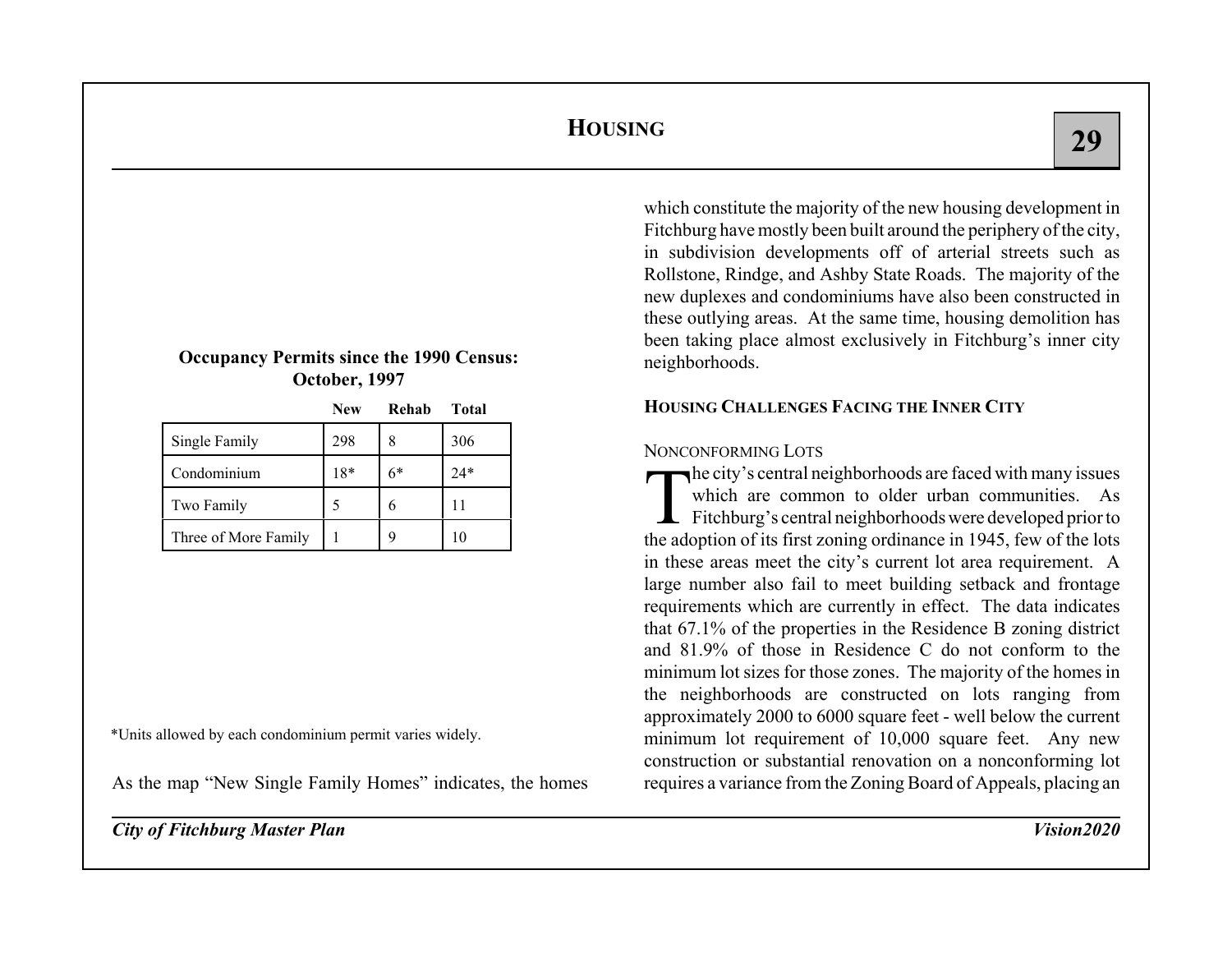increased burden on improvements in those areas most in need of redevelopment.

LIMITED ACCESS TO REHABILITATION FINANCINGAccess to financing is limited for those who wish to improve properties in these areas, as many financial institutions are unwilling to provide for the acquisition and/or rehabilitation of multifamily rental properties in low income neighborhoods.

In 1993, the Office of the Planning Coordinator conducted a market survey with rental property owners and area banks which confirmed both the need for and lack of access to such financing. In a meeting held at the Chamber of Commerce to discuss the survey, representatives from the local and regional banking cited their unwillingness to lend to this market as a result of poor investment decisions made in the mid 1980's when property values became artificially inflated and the resultant increase in foreclosures severely impacted a number of institutions. Although market conditions have improved since that time, access to financing remains limited, a condition which exacerbates problems of physical and economic decline in these neighborhoods.



Fitchburg's image gets a boost from housing rehabilitation.



*City of Fitchburg Master Plan Vision2020*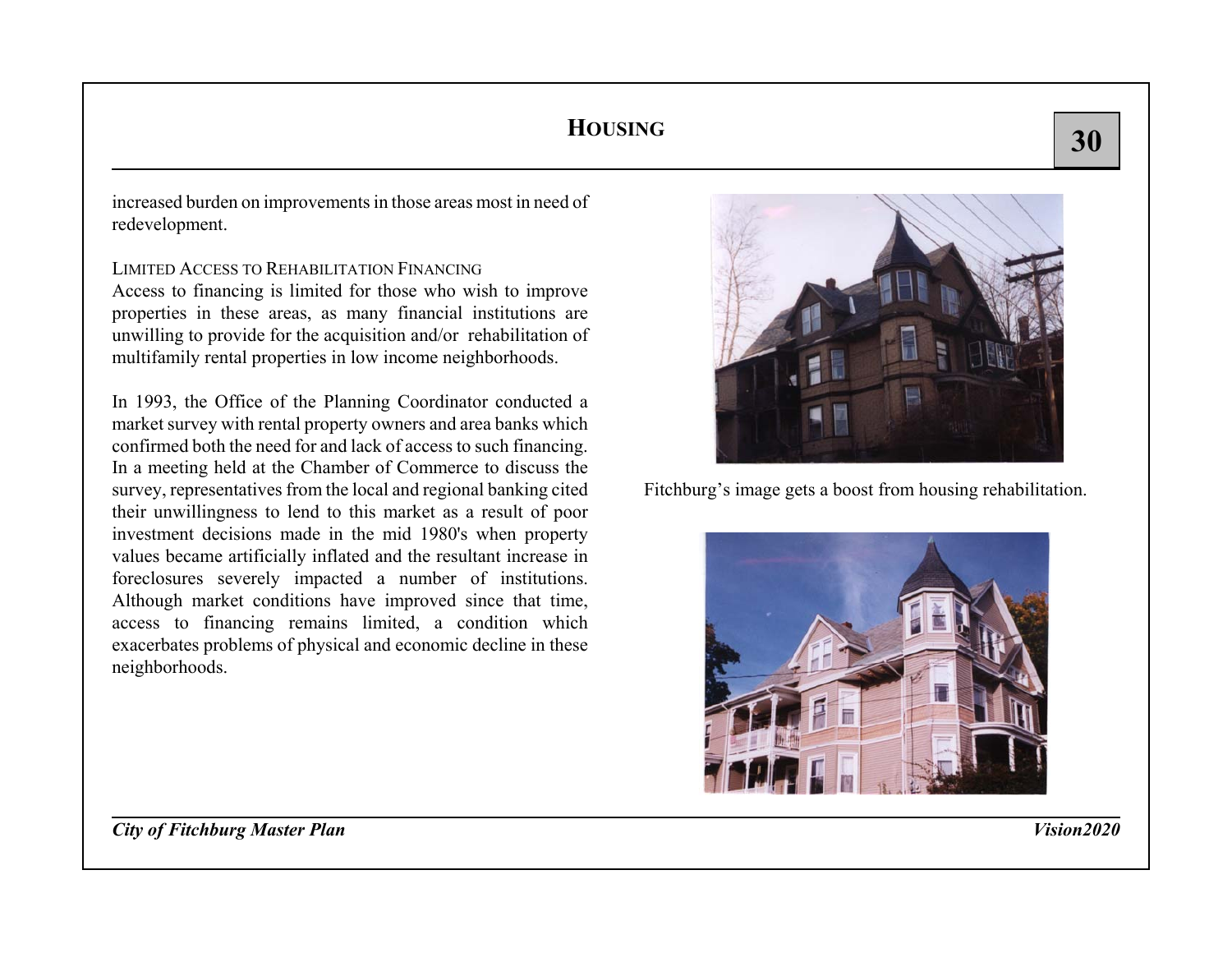## LEAD PAINT

In a related problem, City officials estimate that up to 65% of the housing units in the older neighborhoods contain lead paint. This represents both a substantial health risk for children and a liability concern for property owners. As the cost of deleading typically ranges from \$2000 to \$10,000 per unit and does not add commensurately to property values, it is often beyond the budget of small landlords and lower income homeowners who faceproblems of limited equity in their properties and a lack of access to financing.

### VACANCY RATES

Exacerbating these concerns are increases in vacancy and transiency rates which have occurred in the older neighborhoods since the 1990 census. At the time of the census the vacancy rates in the census tracts representing the areas typically known as lower Cleghorn and the College neighborhood, were 8.5% and 13.3% respectively, as compared with a city wide vacancy rate of 7.8%. Yet, by 1993, when the Planning Office survey of rental property owners was conducted, there were indications that the average vacancy rates in these two lower income neighborhoods had climbed as high as  $25\%$ . Although there is only anecdotal information available to explain the possible reasons for this increase, many see it as indicative of neighborhood flight by tenants of moderate income who were in a position to take advantage of the reduction in the cost of overall housing by either moving to more desirable locations or by purchasing new homes.

## TRANSIENCY RATES

Transiency rates in the city are more difficult to quantify; however, it is widely believed that transiency, particularly among lower income and renter populations, has increased greatly over the past 20 years in the city. There is a wealth of anecdotal evidence from rental property owners regarding tenant families who used to live in the same rental unit for generations while working in one of Fitchburg's inner city manufacturing plants, such as the Anwelt Shoe factory, Simonds Saw and Steel, and the various paper and woolen mills, which were all located within walking distance of these neighborhoods. As these employment centers moved or ceased operation, an increase in transiency was a natural outcome.

In recent years, however, transiency has apparently increased even further among renters. This assertion is supported by public school enrollment statistics which reveal that, in spite of a dropout rate of 3%, a full 30% of the students who start school in September of each year is replaced by the end of the school year in June. The increase in transiency, particularly among low income renters, is often cited as a key factor in the reduced profitability and value of rental property. Combined with high vacancy rates, the costs associated with short term, or transient tenancies, are seen as leading causes of increases in tax delinquency, deferred property maintenance and, ultimately, abandonment of rental properties in the older neighborhoods.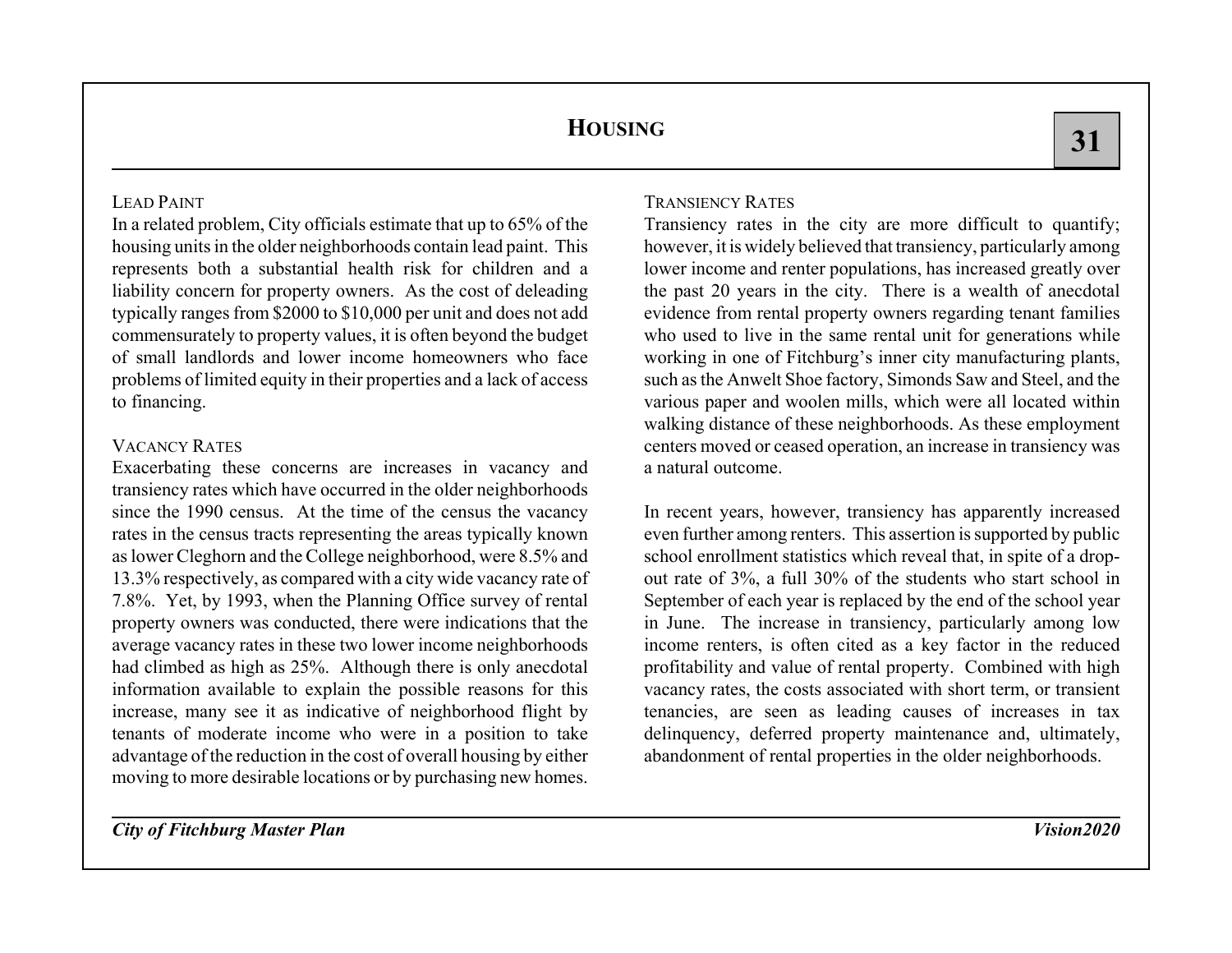### NEGATIVE IMAGE

Many perceive Fitchburg as having high crime, poor schools, and related problems which are typically linked in the public mind with inner city urban life. In addition, although utility deregulation will soon become a reality, there is a lingering perception that utility rates in Fitchburg are among the highest in the nation. This perception is likely to have a greater effect on prospective new business expansion in the city but may also impact choice of residence. The visual impact of the City's aged infrastructure, particularly its streets, sidewalks, lighting and fencing, especially in older neighborhoods and entryways to the City, contribute to a perception that Fitchburg is in a state of decline.

#### HISTORIC PRESERVATION

The relatively advanced age of the city's housing stock presents both a challenge and an opportunity; a challenge in the sense that a high number of properties are in need of costly rehabilitation at a time when limited property values have restricted access to rehabilitation financing; an opportunity in the sense that the preservation of many of these properties, particularly those which are notable for their history and architecture, may hold one key to enhancing the value and appeal of the community as a whole, as has occurred in a number of older urban cities in the northeast.

### **VALUE AND AFFORDABILITY OF OWNERSHIP HOUSING**

#### DECLINE IN VALUES

esidential values decreased significantly in Fitchburg between 1990 and 1996. While there was a similar trend in residential values throughout the Northern Worcester County Region, prices dropped more sharply in Fitchburg than in Leominster, Gardner or Worcester County as a whole. The chart below illustrates both the fall in prices and the leveling off of this decline around 1992 . It also indicates that the cities of Leominster and Worcester experienced a rise in prices after 1995 while prices in Fitchburg and Gardner remained level.



# **Median Home Sale Price**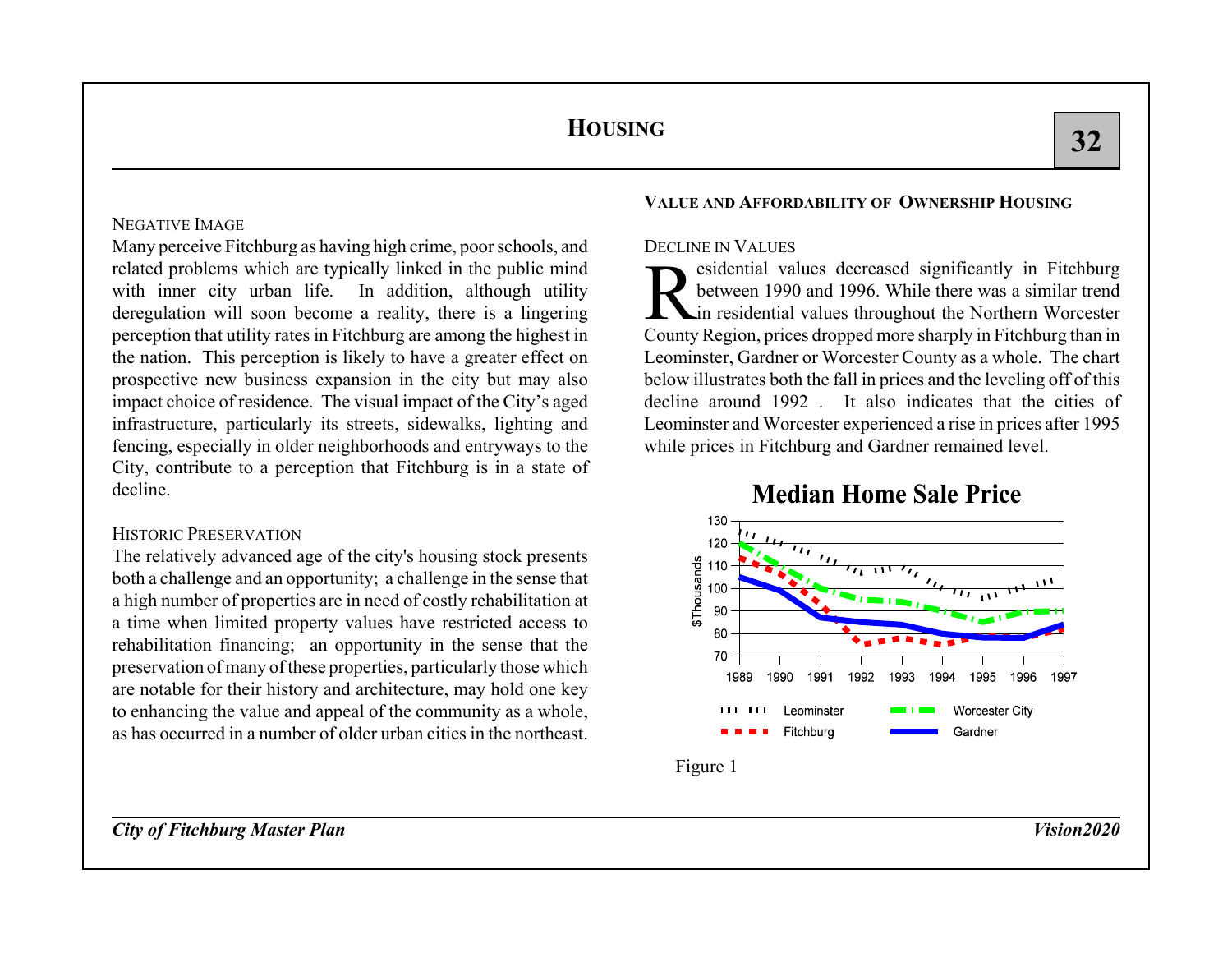### HOUSING AFFORDABILITY

"Affordable Housing" is commonly defined both publicly and by the banking industry as housing which costs no more than 30% of a household's gross annual income. According to the federal Department of Housing and Urban Development (HUD) the median household income in 1996 for the Fitchburg/Leominster area was \$45,500. Such a family could afford a monthly housing cost of \$1,137.00, enough to purchase a home well in excess of \$100,000.

During 1996, a total of 472 residential properties were sold in Fitchburg with a median sales price of \$78,000 (Banker and Tradesman). A buyer who purchases a home for \$78,800 and puts down 10% of the purchase price, receives a 7.5% mortgage interest rate, and pays \$200 per month in taxes and insurance will have a monthly housing cost (principal, interest, taxes and insurance) of approximately \$672. Thus, for the majority of households in the Fitchburg/ Leominster area, the median price of a home in Fitchburg (\$78,000) is very affordable. Housing prices are significantly lower in Fitchburg than in its neighboring communities. The median sales price of residential properties in surrounding towns and cities for 1996 are provided in Figure 2.

#### NUMBER OF RESIDENTIAL SALES

The demand for housing in Fitchburg may also be observed in the number of residential sales as compared to those of other Northern Worcester County cities. According to Banker &

*City of Fitchburg Master Plan Vision2020*

## 1996 Home Sale Prices





Tradesman the total number of residential sales between 1989and 1997 in Fitchburg was significantly lower than the total for Leominster, but higher than that of Gardner. A substantial decrease of sales occurred in Fitchburg and Leominster between 1989 and 1991, coinciding with the national recession. Both cities have seen strong recoveries in home sales since 1991. The decline in home sales in Gardner during the recession was much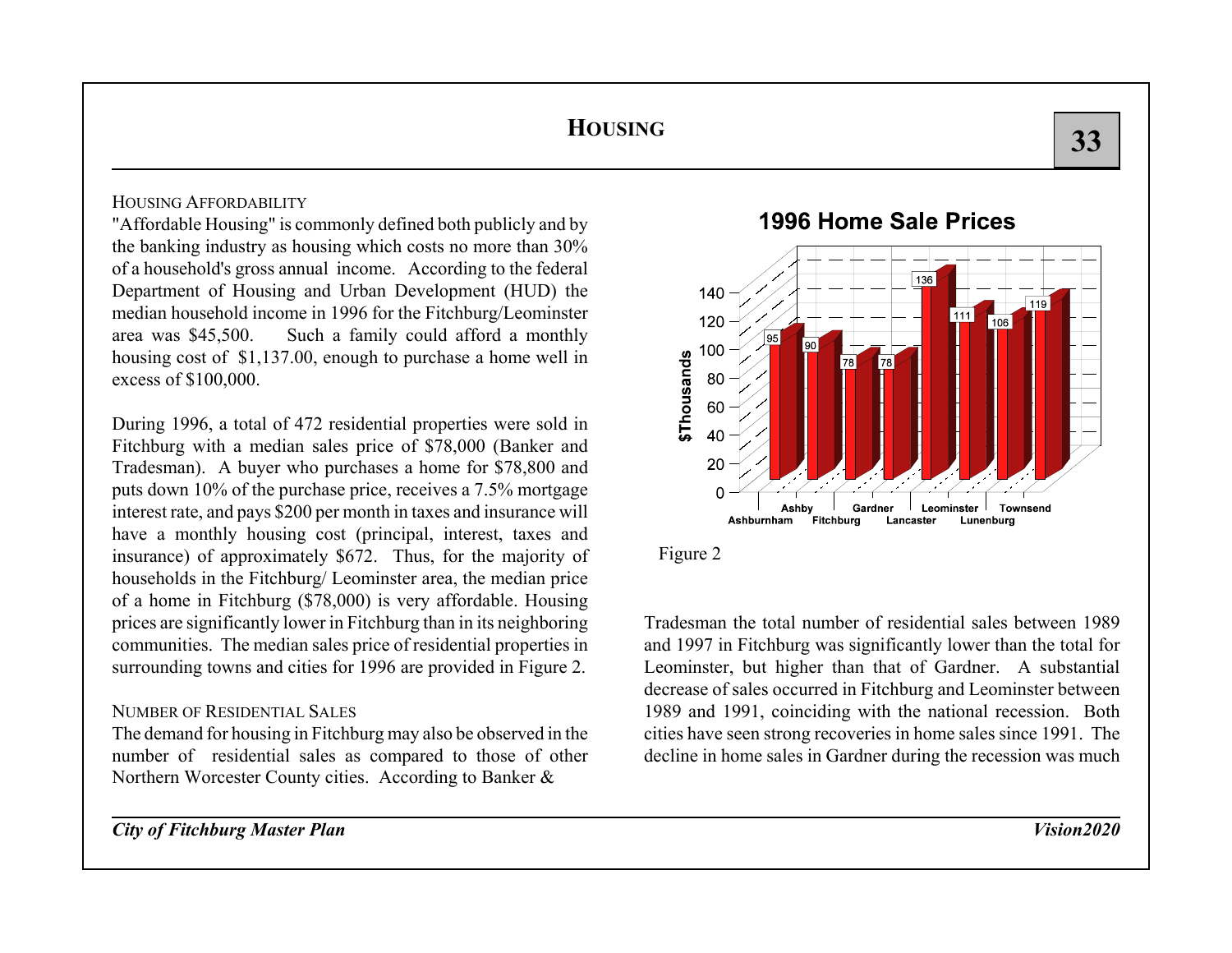less significant than those in Fitchburg and Leominster, as was the increase between 1991 and 1995. Since 1995, however, Gardner has seen a steady increase in home sales. These trends demonstrate that the demand for housing is moving westward through the Montachusett region. The fact that Fitchburg consistently has lower home sales than Leominster, despite their comparable size and location, is likely the result of the low demand for housing in Fitchburg's inner city. Demand for housing elsewhere in Fitchburg is much stronger, as is demonstrated by the location of new homes receiving occupancy permits.



### **FUTURE HOUSING DEMAND AND DEVELOPMENT**

### THE DEMAND FOR HOUSING

Two trends can be expected to have major impacts on housing demands in Fitchburg. The aging of the "baby boom" generation will produce a growing demand for elderly housing. Increasingly, retirement age couples are returning to cities which they left when they had children. Cities still provide greater convenience, especially for those who do not drive, and a sense of community which is difficult to achieve in an automobile-centered suburb. As demonstrated in theDemographics section of this document, Fitchburg has a large and growing percentage of older people. Housing occupied by couples older than child-rearing age is typically a net gain for the municipal budget, as the property taxes paid by these residents, who do not require schooling, will typically be higher than costs of providing municipal services. The facilities required by these new residents will vary from smaller, single family homes for working couples whose children have left home, to retirement communities, to assisted living facilities. Of great concern to these potential residents, however, is public safety and appearance. In spite of the relative affordability of its housing, the public perception of Fitchburg must improve if the city is to take full advantage of this opportunity.

Another important trend is the westward migration of the state's employment centers. The demand for quality single family

*City of Fitchburg Master Plan Vision2020*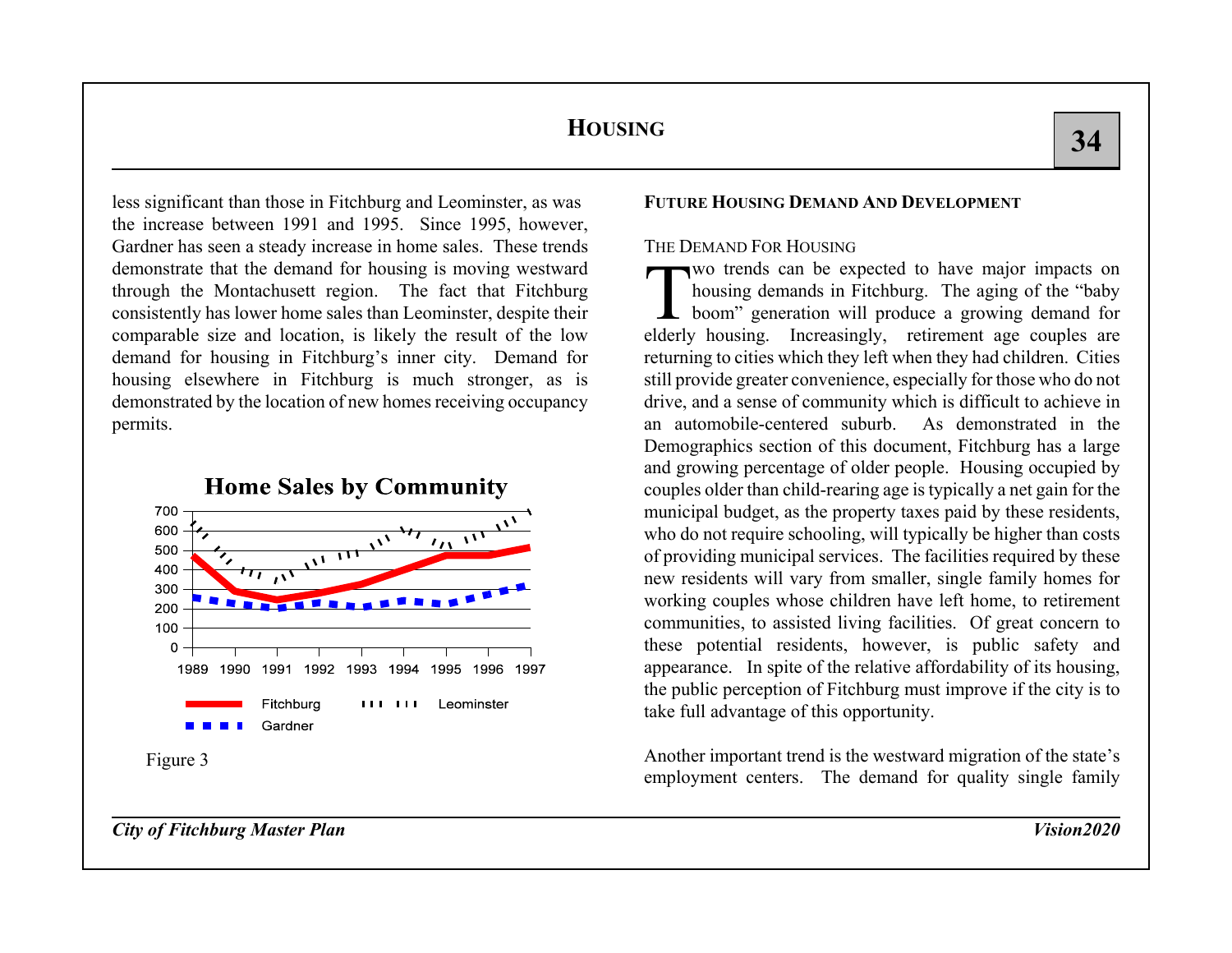**35**35

homes which resulted in the development of the city's new subdivisions is expected to increase as Fitchburg becomes a shorter commute from large numbers of jobs. While the demand for more industrial and commercial space has yet to reach the immediate area, economic growth along Route 2 and I-190 is expected to further increase the demand for housing in Fitchburg for moderate-to-high income families. A significant percentage of new housing development in Fitchburg is located close to Route 2, according to statistics obtained on occupancy permits for new homes provided between April of 1990 to October of 1997. Most home buyers and developers consider convenient highway access to be beneficial, and seek out properties close to the highway.

This preference discourages development in much of Fitchburg, especially in the central neighborhoods. However, as the Stoneybrook and Candlewood Park subdivisions illustrate, this factor alone does not always dictate housing choice. Rural areas of northern Fitchburg are as much as a 20 minute drive away from Route 2, yet substantial development is occurring in those areas. Many new home buyers prefer living in rural areas, and are willing to sacrifice convenience to do so. As northern Fitchburg offers both affordability and rural character, development in this area may continue to increase.

## AVAILABLE LAND FOR NEW HOUSING DEVELOPMENT

According to a Build Out Analysis generated by the Office of the Planning Coordinator's Geographic Information Systems (GIS), the City has a wealth of undeveloped land which could support future development. The figures in the following chart represent a conservative estimate of potential buildable lots, given current zoning. Even this conservative estimate reveals that Fitchburg has a great potential for future housing development.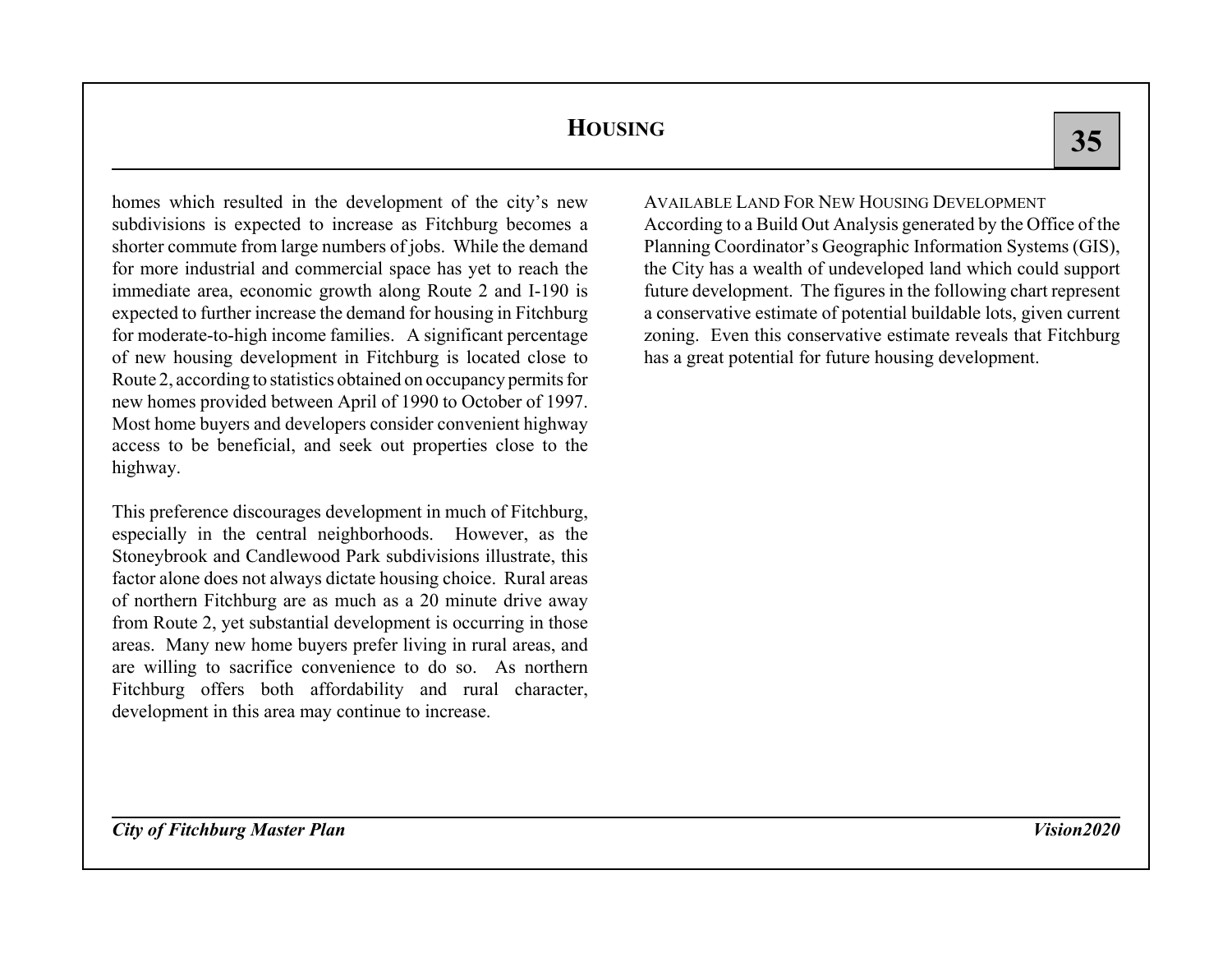|              | RESULTS OF RESIDENTIAL BUILDOUT ANALYSIS                     |                     |                        |                        |             |
|--------------|--------------------------------------------------------------|---------------------|------------------------|------------------------|-------------|
| Census Tract | Approximate Location of Census Tract                         | <b>Current Lots</b> | <b>Additional Lots</b> | Total Lots at Buildout | % Built Out |
| 7101         | South-east Fitchburg, east of the River, to Lunenburg Street | 932                 | 84                     | 1016                   | 91.7%       |
| 7102         | South-Central Fitchburg                                      | 1919                | 1792                   | 3711                   | 51.7%       |
| 7103         | West Fitchburg                                               | 968                 | 1657                   | 2625                   | $36.9\%$    |
| 7104         | <b>Upper Cleghorn</b>                                        | 697                 | 108                    | 805                    | 86.6%       |
| 7105         | Lower Cleghorn                                               | 632                 | 119                    | 751                    | 84.2%       |
| 7106         | The South Side                                               | 1689                | 517                    | 2206                   | 76.6%       |
| 7107         | Downtown, from Lower Main Street to Academy Street           | 200                 | 38                     | 238                    | 84.0%       |
| 7108         | The College Neighborhood, Intown north of Academy Street     | 1067                | 586                    | 1653                   | 64.5%       |
| 7109         | <b>Fitchburg State College</b>                               | 5                   | 11                     | 16                     | 31.3%       |
| 7110         | South of Pearl Street, North of Lunenburg Street             | 752                 | 151                    | 903                    | 83.3%       |
| 7111         | Northern Fitchburg                                           | 1382                | 3895                   | 5277                   | 26.2%       |
| Total        |                                                              | 10,243              | 8958                   | 19,201                 | 53.3%       |

## **RESULTS OF RESIDENTIAL BUILDOUT ANALYSIS**

## MUNICIPAL COSTS OF NEW DEVELOPMENT

Residential development typically costs a city more than it yields in compensatory property taxes. Schooling for children is the most expensive municipal service provided, but other costs can be substantial as well. A residential development which includes new streets, for example, requires the city to plow those streets in

the winter, repair them as needed, maintain sewer and water lines, and otherwise absorb the costs associated with new infrastructure.Added to these costs are other considerations such as the loss of open space and the urbanization or suburbanization of neighborhoods which had been primarily rural in character. However, the residential development which has occurred in

*City of Fitchburg Master Plan Vision2020*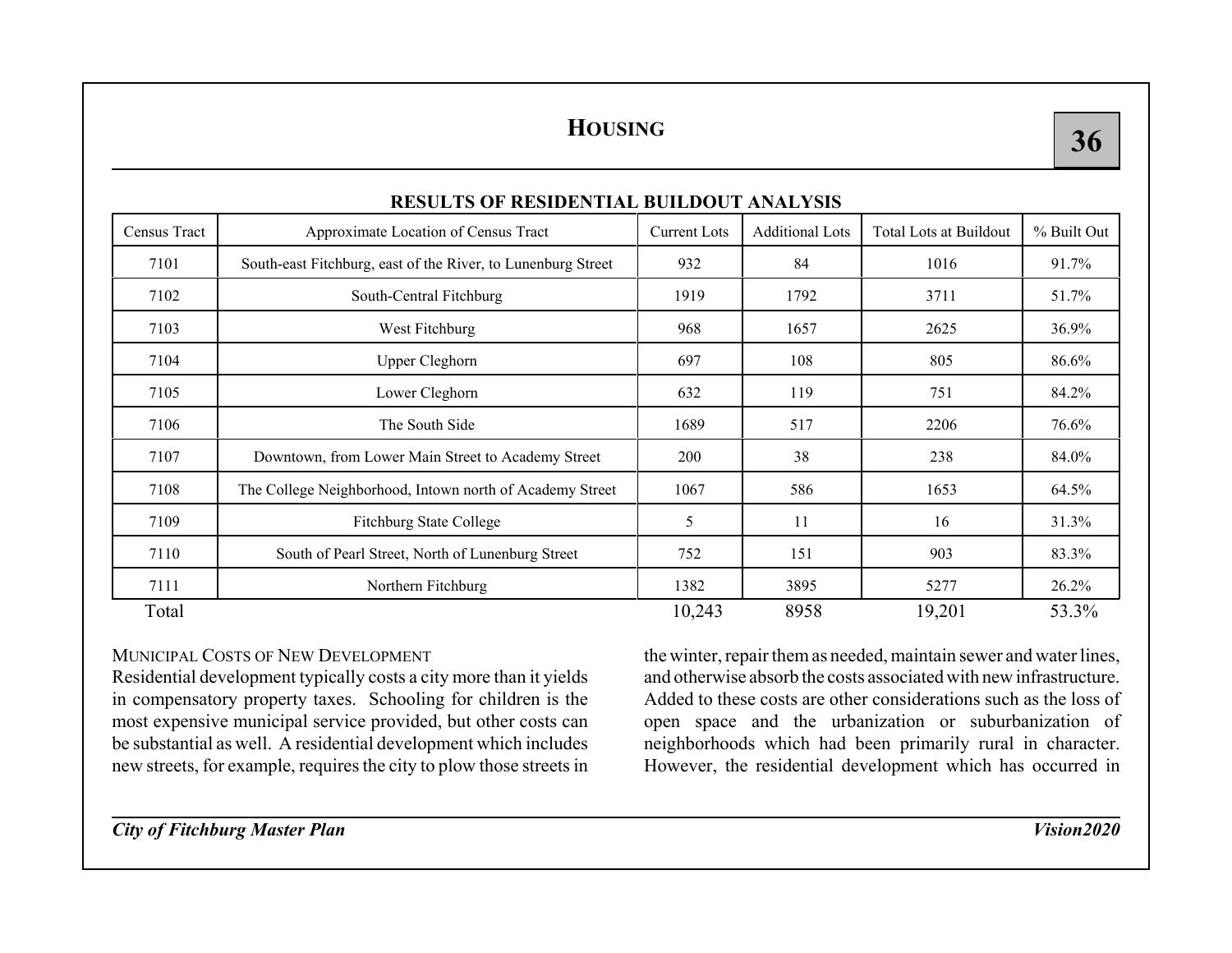Fitchburg over the last several years, and which is expected to increase in the near future, has had positive effects as well. The most obvious is an increase in the percentage of city residents with moderate-to-high incomes. The money they spend supports existing businesses, encourages new businesses to locate here, and generally aids the city's economic development. Young families and older couples, those most likely to buy single family homes, also have a positive influence on the city by providing stability and taking an interest in civic affairs, such as the quality of schooling. The presence of a large body of skilled professionals may influence business to start or move here.

One way to take advantage of the positive effects of new development while minimizing costs is to encourage redevelopment of existing homes and neighborhoods. The rehabilitation of vacant housing or construction of new housing in established neighborhoods, does not require the installation of new infrastructure, saving the municipal costs associated with maintenance. In addition, accommodating new school children in an existing bus route is less expensive than extending the route, or implementing a new one. The introduction of quality single family housing into the inner city also promotes stability and raises property values. As many of these neighborhoods contain high numbers of low-income residents, the construction of housing for middle income buyers would benefit inner city businesses, including those in the Intown area.

## **FITCHBURG'S USE OF FEDERAL AND STATE HOUSING FUNDS**

The intent of this section is to provide accurate information on the strategies adopted by the City of Fitchburg in addressing its housing needs through available federal and state resources. Appendix C provides detailed information regarding the City's use of federal and state housing programs from 1993 through April of 1996. It should be noted that this information covers only those housing activities directly carried out or funded by the City. It does not include activities conducted by private, non-profit, or other entities over whom there is no municipal control, other than through enforcement of zoning and permitting requirements. No funds received, administered, or allocated by the City are used or have been used to provide rental subsidies for low income or special needs housing. Rental subsidies in Fitchburg are provided through a combination of local and regional housing authorities and through non-profit and for-profit housing developers and agencies. These agencies and developers generally receive funding for subsidized housing directly from a variety of available state and federal funding sources.

The City's housing investment strategies have historically been directed toward the following goals: improved safety and appearance of its older neighborhoods, stabilization of real estate values and improvement of overall living conditions for its

*City of Fitchburg Master Plan Vision2020*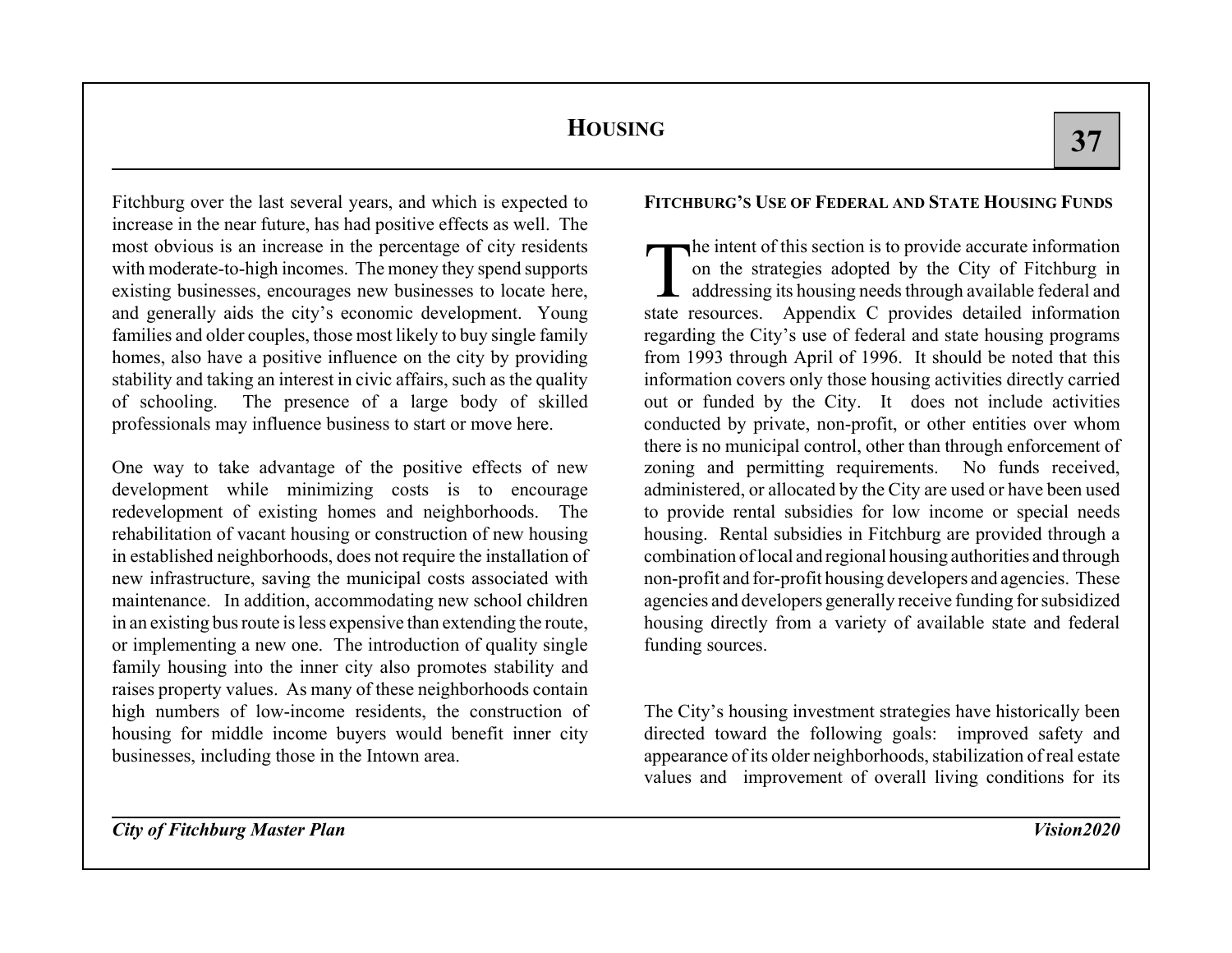residents. To achieve these goals, the City's housing investment strategy in recent years has focused on several objectives;

- C To encourage owner occupancy and first time homeownership in primarily renter occupied neighborhoods, thus increasing the number of families with a personal stake in the neighborhood's future.
- C To prioritize landscaping and facade improvements in a manner which will increase real estate values and removebarriers to private investment.
- To board and/or demolish abandoned and unsafeproperties which spread blight and serve as a stimulus for increased neighborhood crime and disinvestment.

These objectives are consistent with a larger investment strategy adopted by the City to improve the quality of life in its inner city neighborhoods. This larger strategy includes the provision of funds for various public infrastructure improvements such as sidewalk and street reconstruction, park and playground improvements, aggressive code enforcement efforts, and an increase in neighborhood police patrols. The recent lower Main Street/College Neighborhood Revitalization Plan, which calls for a variety of public and private investments in both housing and community development, is an example of the type of comprehensive investment strategy being employed to stabilize

the City's older neighborhoods.

Financing for rental property rehabilitation in these neighborhoods has been minimal in recent years. Those properties which have been assisted with the use of CDBG program funding have generally been subjected to the following requirements:

- $\bullet$  The owner must have a minimum 10% cash equity ownership in the property.
- $\bullet$  The owner must demonstrate a positive record in rental property management.
- $\bullet$  The owner must privately financing at least 75% of the total project costs.

The specific housing programs<sup>1</sup> currently implemented by the City are described below:

C Homeowner Rehabilitation Program **-** for existing owner occupants

<sup>1</sup>All programs listed are administered through the Fitchburg Office of the Planning Coordinator and are funded by the public and private sources listed in Appendix: HOUSING.

*City of Fitchburg Master Plan Vision2020*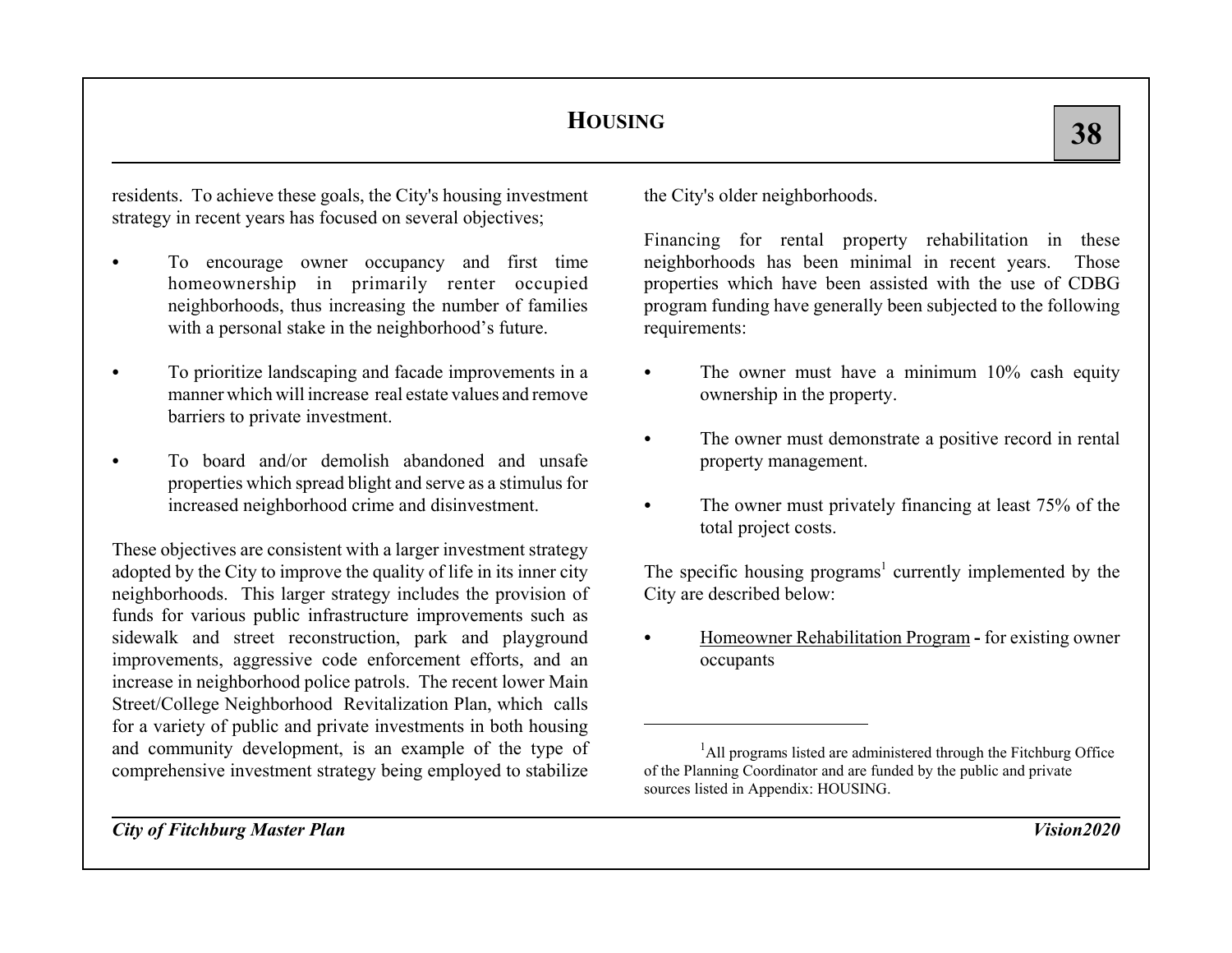- C Housing Ownership Opportunity Program (HOOP) **-** for first time homeowners
- $\bullet$  Rental Rehabilitation Program/Project Rejuvenate **-** for rental property owners
- CDemolition of Abandoned and Unsafe Properties
- CBoarding and Sealing of Abandoned Properties

## **DEMOLITION AS A COMPONENT OF MUNICIPAL HOUSING STRATEGY**

From 1980 through 1990 when the housing market was very<br>
For strong across the state, virtually no city funding was<br>
utilized (or needed) to demolish abandoned and unsafe housing. Since this period, the city has expended millions (in federal and state grants) to demolish such properties. From 1992 through the first half of 1997, the city demolished 236 units of housing, the majority of which were large multifamily rental properties abandoned by their owners. Not included in these figures are privately funded demolitions, which also increased during this period according to the Building Department, which issues permits for such demolitions. Demolition has reduced density in the city's densest areas, removed health and safety hazards, improved the areas' appearance, and increased neighborhood stability. However, the issue of what happens to

these lots after demolition remains unresolved. While vacant lotsrepresent an improvement over abandoned buildings, overgrown and litter strewn lots still contribute to urban blight. A number of future possible uses for demolition lots have been suggested. Neighborhood organizations have proposed the development of playgrounds and community gardens. Others have proposed new single family housing and/or use by abutting rental properties to create off street parking for tenants. While there is a consensus that such amenities would improve the quality of life in these neighborhoods, a number of obstacles currently prevent their realization:

- The cost of constructing and maintaining new playgrounds appears unrealistic at a time when the city is fiscally challenged to properly care for existing playgrounds. In addition, the majority of lots in question are too small for playground use.
- $\bullet$  As referenced in the section on Housing Challenges Facing The City, virtually all demolition lots fail to conform to current zoning requirements for new housing construction. This factor, combined with low market values has virtually precluded any new housing development in these neighborhoods.
- $\bullet$  The majority of demolition lots remain in private ownership and are thus not available for these proposed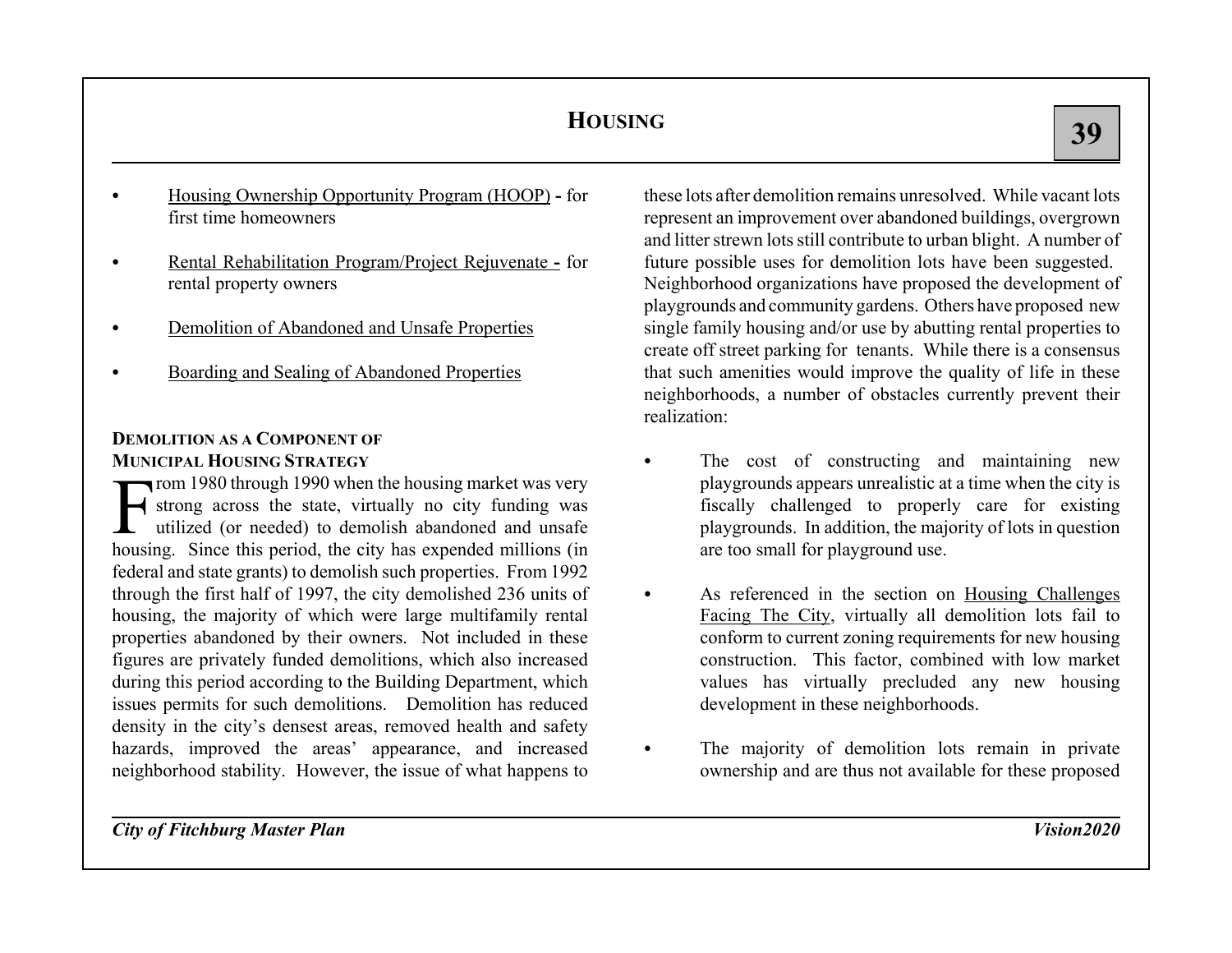re-uses. While most are in the process of being taken by the City for non payment of taxes, this process often takes several years to complete.

## **HOUSING NEEDS OF SPECIAL POPULATION GROUPS**

#### LOW INCOME RENTERS

The total households identified in the 1990 census are considered low income with income below 51% of the Median Family Income (MFI). Close to 60% of these households are extremely low income, with income below 30% of the MFI. The majority of the low income renter households report a severe cost burden, that is, greater than 50% of their gross monthly income is used to pay rent. Thus, while rental costs are lower in Fitchburg than in many other areas of the State, they remain expensive for a significant portion of the local population.

### **OVERCROWDING**

Interviews with human services agencies suggest significantly more overcrowding than indicated by Census data. Massachusetts Department of Public Welfare staff estimate that 12% of low-income households in the city are doubled up, while the Montachusett Opportunity Council estimates that 50% of households requesting emergency rental assistance are doubled up. For several reasons, it is not surprising that the Census would undercount such households. First, doubling up is often viewed as temporary and therefore might not be reported on the Census form. In addition overcrowding is often a lease violation. Tenants are unlikely to report the presence of additional household members if they fear it will result in eviction.

## PUBLIC HOUSING

The Fitchburg Housing Authority owns and manages 668 units of state and federally funded housing. Of this housing 457 units are for the elderly; 36 units are for special needs populations; and 175 units are for families. In addition, the Housing Authority also administers 326 state and federal rental subsidies andvouchers. Currently the Housing Authority reports that there are 42 households waiting for elderly housing and 315 households waiting for family housing. The Housing Authority also reports 531 households on their waiting list for Section 8 rental subsidy assistance. The demand for this program is so great that the Housing Authority has been unable to accept any new applications since June of 1996.

## PRIVATE HOUSING DEVELOPED WITH PUBLIC SUBSIDIES

There are seven multifamily residential properties in Fitchburg which were developed by private corporations which received public assistance. In return the corporations entered into contracts guaranteeing that a percentage of the housing units

*City of Fitchburg Master Plan Vision2020*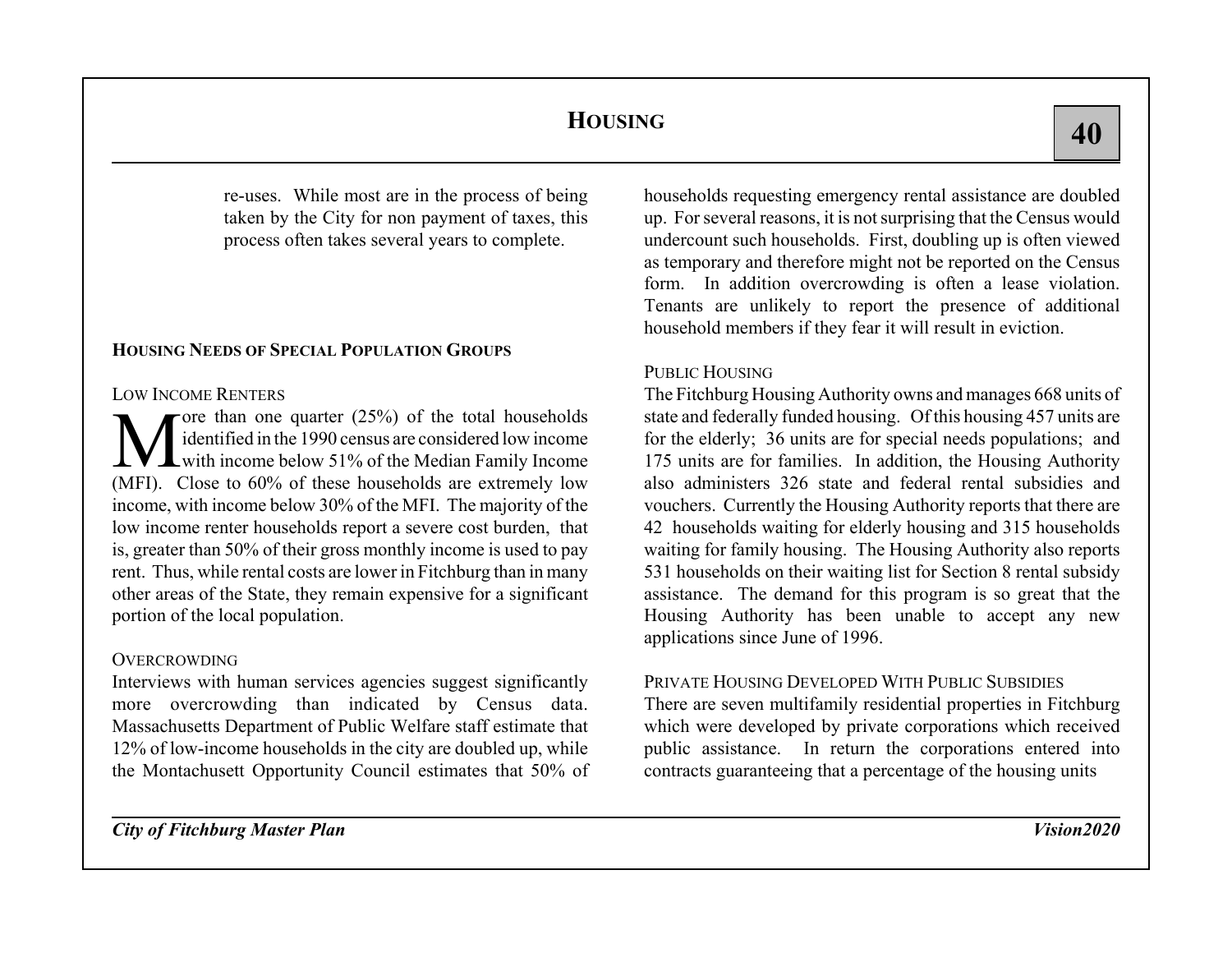would remain affordable to low income households for a period of time. Over time these contracts will expire and it is uncertain whether the cost of housing at these properties will remain affordable. Two properties have contracts which will be expiring in the year 2000: Hotel Raymond on Day Street which contains 73 units of affordable rental housing; and Meadowbrook Village at 1 Meadowbrook Lane which includes 227 units of rental housing of which 35 are reserved for low income households. The remainder of the properties have contracts which will be expiring between 2011 and 2019.

#### HOUSING NEEDS OF THE ELDERLY

The 1990 U.S. Census reports that 6,329 (15.5%) of Fitchburg's residents are 65 years of age or older. The City has a higher percentage of elders than the statewide average of 13.6%. The local population of elders has been growing. A comparison with the 1980 U.S. Census, at which time elders over 65 years of age represented 14.3% of the total population, indicates that this figure has increased by 651 persons.

Elderly homeowners often have difficulty in keeping up with the financial burdens of maintaining their home. The 1990 Census reports that 65% of elderly homeowners have housing costs which exceed 30% of their household income. There is a need tohelp elders to remain in their homes if they so choose. Such assistance may include financial assistance with home improvements (including handicap accessibility) as well as the provision of supportive services from home health aides.



The demand for elderly housing is expected to increase.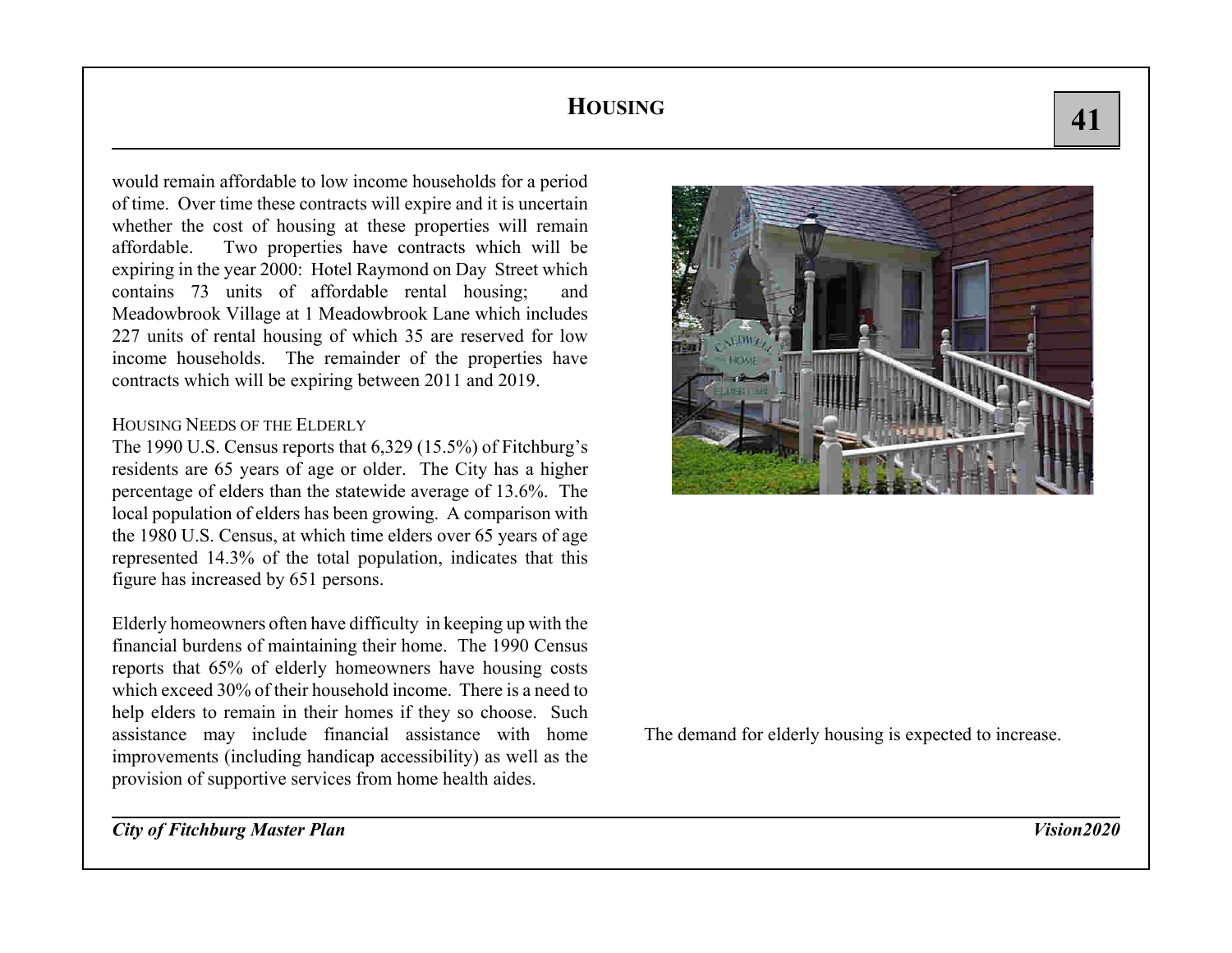Elderly renters often find it difficult to keep up with housing costs. While their retirement income usually remains fixed, their rental and utilities costs may continue to rise. The Fitchburg Housing Authority reports that there does not currently appear to be a large unmet demand for publicly subsidized elderly housing. However, demographic projections indicate that the elderly population will continue to grow and this may result in a greater demand for affordable rental housing suitable for elders.

## HOMELESS NEEDS

A survey of the sheltered and unsheltered homeless population in Fitchburg and Leominster was conducted by staff of the Fitchburg and Leominster Planning Departments for the period of November 24<sup>th</sup> through November 30, 1994. Information was obtained from the area's homeless services providers: Valiton Shelter for homeless adults, the only "wet" shelter in the City; Our Father's House shelter for homeless adults and transitionalprogram for adults in recovery; Women's Resources Shelter for battered women and their children and LUK shelters andtransitional housing program for youth.

According to Our Father's House, the only program in the area to specifically serve homeless individuals, 803 persons were turned away from their shelter due to lack of space. Information is not available as to where or whether these people ultimately did find shelter. Of those 803 individuals, 57% appeared to have substance abuse and/or mental illness issues. Unless theseproblems are addressed they face a continued threat of

homelessness. According to statistics submitted by the three homeless service providers, the racial breakdown of individuals served in 1994 was 71% Caucasian, 14% African American, 14% Latino and 1% Asian.

## FAMILIES WITH SEVERE MENTAL ILLNESS

The Massachusetts Department of Mental Health (DMH) reports that there are 44,207 adults with serious, long term psychiatric disabilities statewide. Of the 22,000 individuals served by DMH, 9,000 (41%) require residential treatment programs. DMH prevalence statistics indicate that over 600 persons in Fitchburg and Leominster have serious long term psychiatric disabilities.

There are presently 25 people on the waiting list for supportive housing "in place" - the current jargon for those becoming more frail and needing assistance, but remaining in public and private housing developments rather than entering nursing homes.

The FHA reports that the average age of elderly tenants is 80 years old. Many of these elders could remain in their apartments with appropriate services, yet are not currently receiving them. One reason is that Medicaid, the primary source of support for nursing home care for elders, no longer pays for that care unless the person is medically in need of skilled nursing or rehabilitative services and/or is a victim of Alzheimer's Disease. Many of these elderly now remain in their homes or apartments, despite the need for assistance in managing their day to day activities.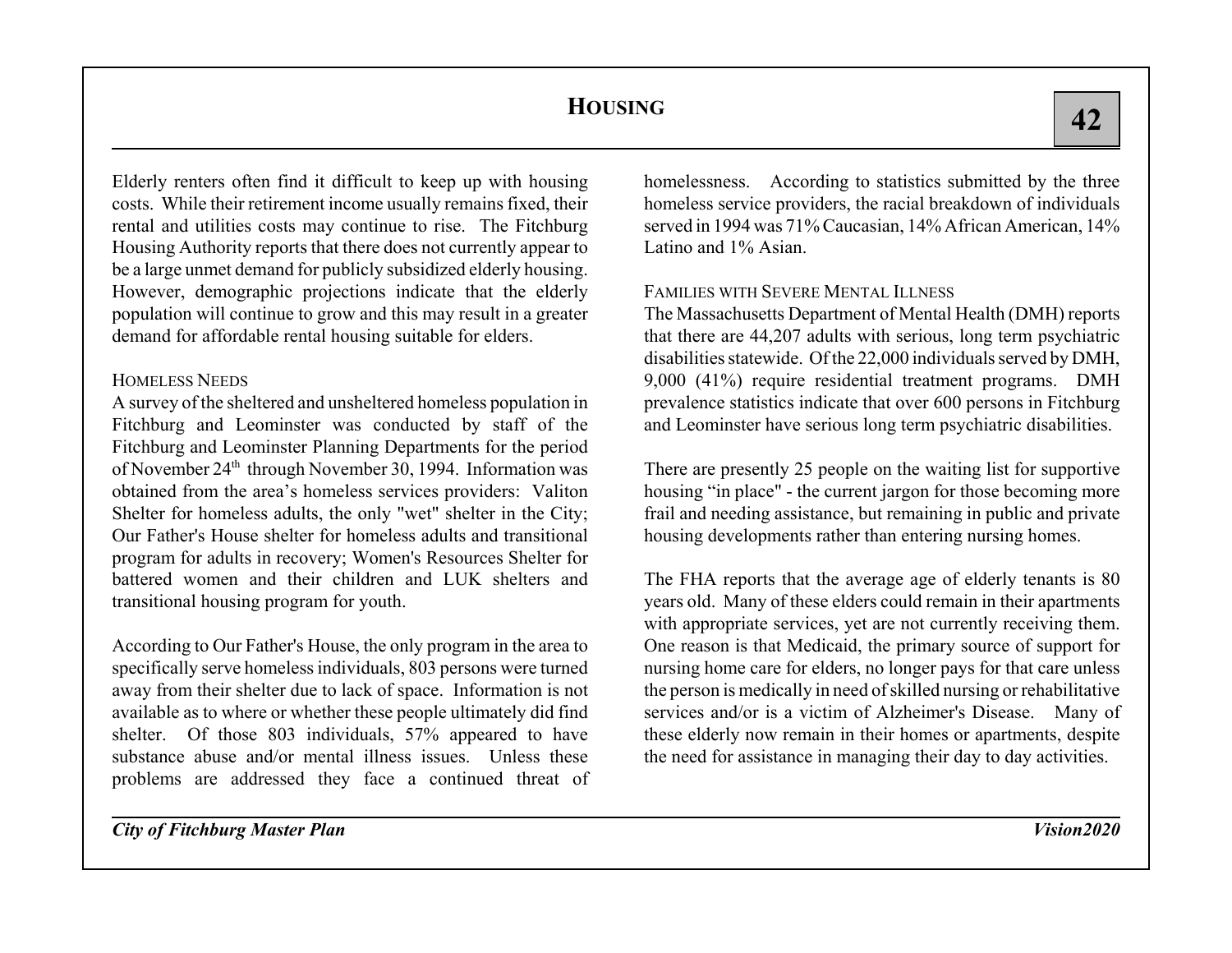### PERSONS WITH DEVELOPMENTAL DISABILITIES

The Massachusetts Department of Mental Retardation (DMR) reports that 340 adults with mental retardation or developmental disabilities currently reside and are receiving services in Fitchburg and Leominster. DMR expects the number of persons with developmental disabilities or retardation to remain constant over the next five years. DMR also reports that 55 adults with mental retardation are currently in need of supportive housing in the two cities.

#### PERSONS WITH PHYSICAL DISABILITIES

Two state agencies currently target their services to people with physical disabilities. The Massachusetts Rehabilitation Commission (MRC) is the agency which provides vocational rehabilitation and independent living services to all adults with disabilities in the state. Eligibility criteria for these programs require that the individual has a disability which substantially prevents employment and that the individual's employability is likely to increase with the services. The current caseload of MRC is 750 cases although they could not distinguish between Fitchburg and Leominster cases.

The Massachusetts Commission for the Blind (MCB) maintains a register of persons in every city and town who are blind. In 1992, the MCB register identified 461 individuals who are blind in the cities of Fitchburg and Leominster.

The Center for Independent Living and Working which promotes independent living for individuals with physical disabilities reports a caseload of 100 persons in Fitchburg/Leominster.

#### PERSONS WITH AIDS AND HIV

According to the CARE Services Project, the only program in the area to provide housing services to individuals with HIV and AIDS, 108 individuals from Fitchburg and Leominster sought services in 1994. While these people are currently housed, they are typically living in sub-standard conditions, are on some form of public assistance and a high percentage have substance abuse and mental illness problems. Posing a particular challenge to the local housing services are the children who face the threat of homelessness when a parent with AIDS dies.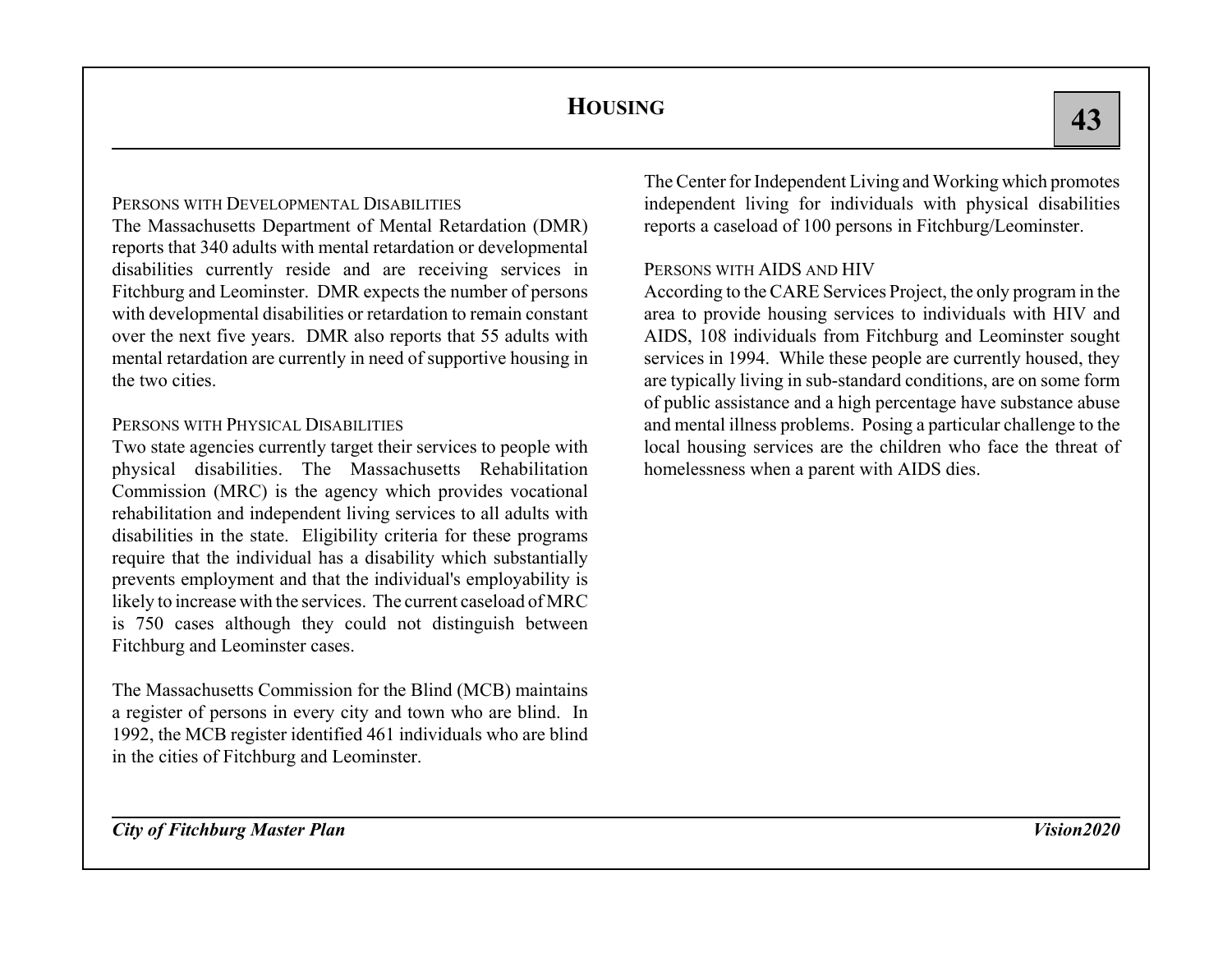## **HOUSING GOALS AND OBJECTIVES**

### **QUALITY OF LIFE**

Improve the quality of life in Fitchburg's established neighborhoods.

- $\bullet$  Invest available resources to increase the value of inner city housing.
- $\bullet$  Identify and address barriers to investment in inner city housing.
- $\bullet$  Amend Zoning and other regulatory requirements which create barriers to investment in inner city housing and which act to encourage multifamily housing in areas which lack owner occupied housing.

## **INNER CITY BLIGHT**

Eliminate Inner City Blight

- $\bullet$  Address problem of housing deterioration and abandonment.
- $\bullet$ Increase the role of housing in downtown revitalization
- $\bullet$  Increase property values in the neighborhood area surrounding the downtown.
- $\bullet$  Increase the number of residents who are likely to patronize local shops.

## **HISTORIC PRESERVATION**

Preserve Fitchburg's historically valuable housing

 $\bullet$  Promote an appreciation of the unique historic qualities of Fitchburg's older neighborhoods among city residents and

the public at large.

 $\bullet$  Encourage the use of existing programs and resources to promote historically sensitive housing rehabilitation.

### **DIVERSITY OF NEEDS**

Meet the diverse housing needs of all of Fitchburg's residents.

- $\bullet$  Strive to maintain a balance of safe, attractive and affordable housing for all age and economic groups.
- $\bullet$  Discourage the creation of new special needs and subsidized housing which would add to the disproportionate share of such housing in Fitchburg versus surrounding communities.
- $\bullet$  Encourage new residential development where appropriate.
- $\bullet$  Identify areas with access to existing water, sanitary sewer, and other infrastructure improvements as well as those areas designated for infrastructure expansion.
- $\bullet$  Identify areas for potential development according to the Build Out Analysis which do not conflict with areas identified as critical for the preservation of open space and recreation.
- $\bullet$  Discourage development in specific locations where wetlands, drainage, topography, and watershed protection concerns exist.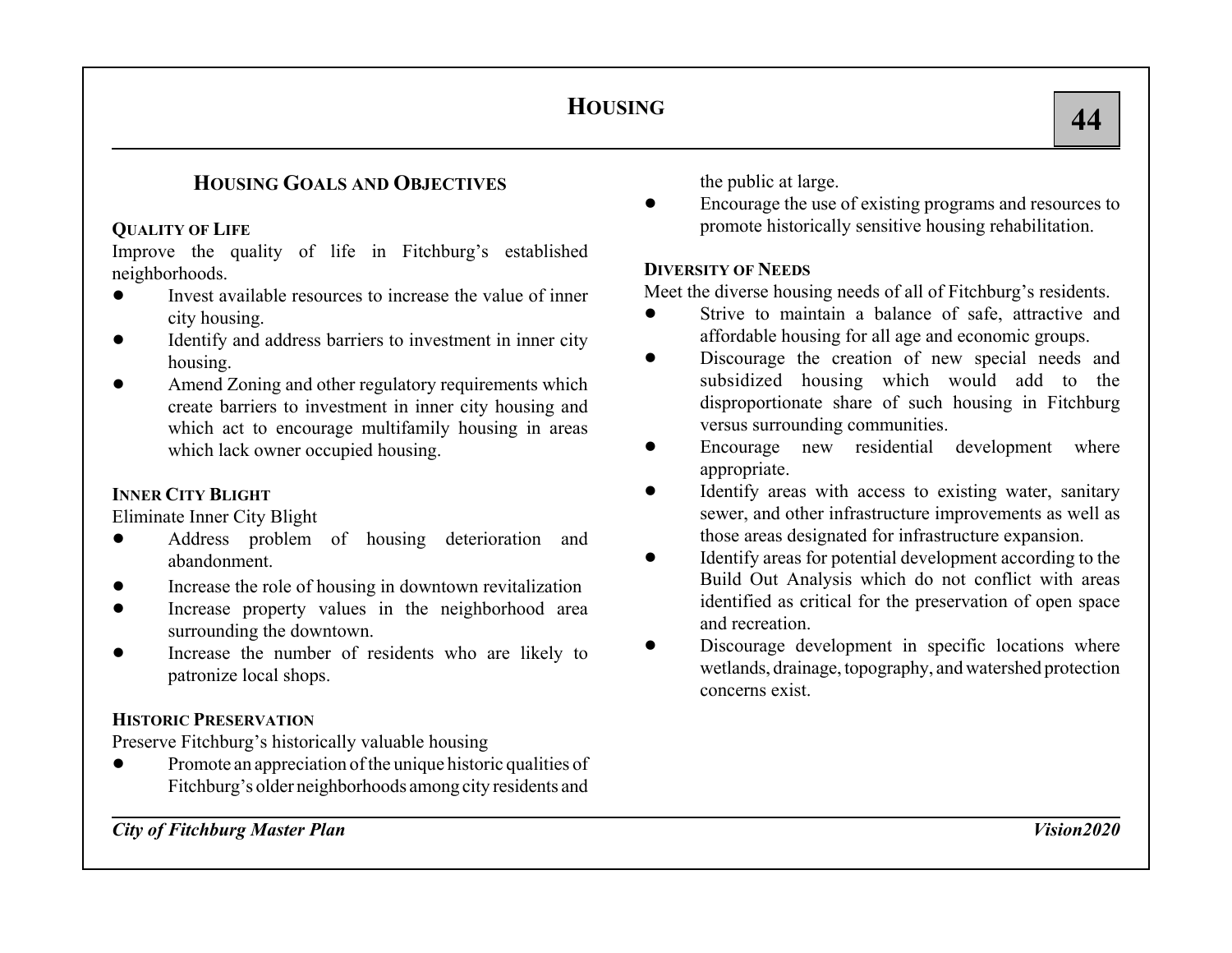## **HOUSING RECOMMENDATIONS**

- $\bullet$  Continue to provide federal and state financing incentives for the rehabilitation of existing owner occupied one to four family properties located in the inner city.
- $\bullet$  Continue to provide federal and state mortgage financing for first time home buyers located in the inner city.
- $\bullet$  Encourage exterior and landscaping improvements wherever possible as part of public and private rehabilitation financing.
- $\bullet$  Promote the reuse of lots made vacant by demolitions to provide for the following uses where appropriate:
	- 1. The development of new single family homes.
	- 2. The development of adequate off-street parking for abutting structures.
	- 3. The development of appropriate recreational or open space uses, in the event continuous maintenance of these uses can be provided.
- C Amend Zoning for Residence B and Residence C districts to reduce minimum lot size requirements for single family construction and add additional lot size requirements for multifamily construction.
- $\bullet$ Amend Zoning/Permitting requirements to encourage

development of infill city lots in a manner which is consistent with the existing neighborhood scale. Consider site plan review as a mechanism for implementation.

- $\bullet$  Amend Zoning classification from non-conforming to conforming for existing properties in all residential districts to eliminate special permit requirements.
- $\bullet$  Encourage neighborhood programs and activities which involve participation of residents and instill neighborhood pride.
- $\bullet$  Continue City's use of public funds for the demolition of abandoned, dangerous and blighted properties.
- $\bullet$  Maintain efforts to identify and address deteriorating buildings before they are abandoned.
- $\bullet$  Encourage the private market to develop residential uses in upper floors along Main Street.
- $\bullet$  Target housing revitalization efforts in historic downtown neighborhood areas.
- $\bullet$  Update Fitchburg's Historic Preservation Plan to identify existing resources and encourage their preservation.
- CProvide additional public financing incentives to property

*City of Fitchburg Master Plan Vision2020*